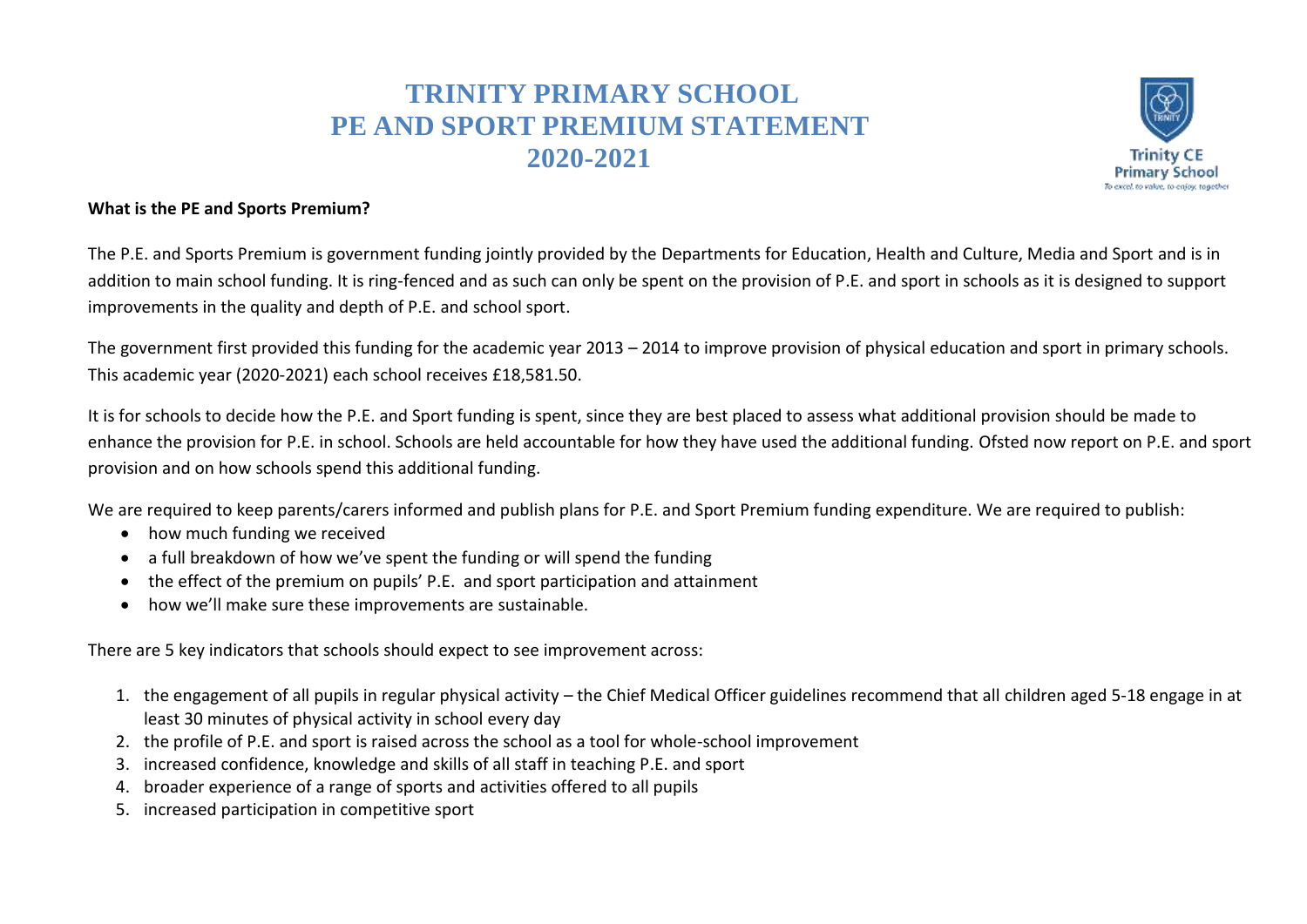| Trinity Primary School's funding for the academic year $\vert$ 2020/21 |  | £18,581.50 |
|------------------------------------------------------------------------|--|------------|
|------------------------------------------------------------------------|--|------------|

**Lead member of staff responsible Mrs Michela Evans**

## Proposed actions for 2020-2021

| <b>Key Indicator 1</b><br>(the engagement of all pupils in regular physical activity – the Chief Medical Officer guidelines recommend that all children aged 5-18<br>engage in at least 30 minutes of physical activity in school every day)                                                                                                                                                                                                                                    |                                                                                                                                                                                                                                                                                                                                                |                                                                                                                           |  |
|---------------------------------------------------------------------------------------------------------------------------------------------------------------------------------------------------------------------------------------------------------------------------------------------------------------------------------------------------------------------------------------------------------------------------------------------------------------------------------|------------------------------------------------------------------------------------------------------------------------------------------------------------------------------------------------------------------------------------------------------------------------------------------------------------------------------------------------|---------------------------------------------------------------------------------------------------------------------------|--|
| <b>Actions &amp; Funding</b>                                                                                                                                                                                                                                                                                                                                                                                                                                                    | Impact                                                                                                                                                                                                                                                                                                                                         | Sustainability                                                                                                            |  |
| (Actions identified through self-review to improve the<br>quality of provision)                                                                                                                                                                                                                                                                                                                                                                                                 | (Anticipated/actual effect on pupils<br>including measures/evidence)                                                                                                                                                                                                                                                                           | (How will the improvements be<br>sustained)                                                                               |  |
| To initiate the mile run during school time (each class takes part<br>and contributes to running one mile throughout the school day;<br>179m per class.<br>This could be run any time to suit each class.<br>£0 - Teacher led every day                                                                                                                                                                                                                                         | Children will feel the benefits of regular<br>running. KS2 children could have times<br>recorded to see if they improve over the half<br>term/long term.                                                                                                                                                                                       |                                                                                                                           |  |
| To train play leaders for playtime play.<br>To develop participation in active play and competitive games at<br>lunchtimes.<br>KS1 -Y2 leaders (resource box on top playground)<br>LKS2 - Y4 leaders (to encourage the use of outdoor table tennis<br>and resource box on bottom playground)<br>UKS2 - Y6 leaders (to encourage the use of outdoor table tennis<br>and resource box on bottom playground)<br>Playtime bibs/tabards/hats - ask children what they would<br>want. | Y2, Y4 and Y6 will gain self-esteem and<br>confidence in leadership. Anti-social behavior<br>will decrease.<br>A positive whole school impact in terms of<br>children's behavior at lunchtime and in<br>afternoon lessons may be evident.<br>Kayleigh (see below) will teach playground<br>games to teachers and older years in each<br>phase. | This will only be sustained if an<br>adult is around to supervise.<br>Ask Sports Coach Kevin Jones to<br>run lunch clubs. |  |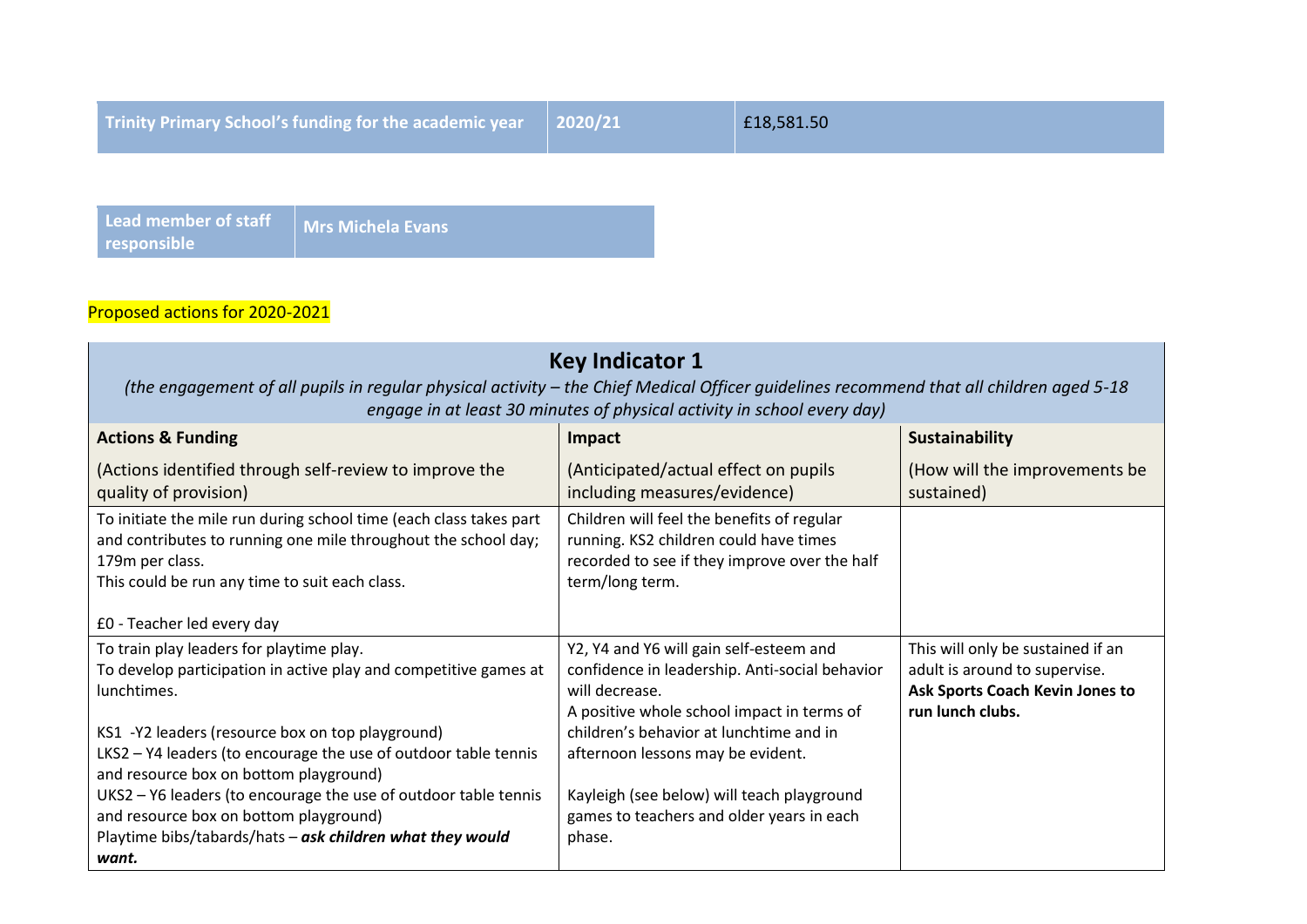| £ for resources (see order lists) inc table tennis bats and balls<br>£ to employ Kayleigh White (see below) to lead playground<br>games/active play at lunchtime                                                                                                                                                                                                                                                                                   | There will be more activities for the children<br>to choose and engage in at playtimes.                                                                                                                                                                                                                                    |                                                                                                                                                                                                                                                                                                                                                                          |
|----------------------------------------------------------------------------------------------------------------------------------------------------------------------------------------------------------------------------------------------------------------------------------------------------------------------------------------------------------------------------------------------------------------------------------------------------|----------------------------------------------------------------------------------------------------------------------------------------------------------------------------------------------------------------------------------------------------------------------------------------------------------------------------|--------------------------------------------------------------------------------------------------------------------------------------------------------------------------------------------------------------------------------------------------------------------------------------------------------------------------------------------------------------------------|
| <b>AK Gymnastics</b><br>To bring in Gymnastics coach Kayleigh White to develop and lead<br>high quality PE in Gymnastics. Deep dive criteria for Gymnastics<br>with progression plans will be provided.<br>Mondays, Thursdays and Fridays 12.30-1pm lunch club then<br>3x Gymnastics sessions every afternoon for each KS (KS1, LKS2,<br>UKS2)<br>£90 (from 12.30pm until 2.45pm to lead lunchtimes plus 3x half<br>hour lessons in the afternoon) | Full school movement challenge - to get<br>around the world. Links to Geography. Inter-<br>house competition.<br>See above (play leaders) for lunch club.<br>Children will be taught high quality gymnastics<br>with all progression plans provided so<br>teachers can lead Gymnastics independently<br>(key indicator 3). | Lunch club 3x weekly with one Key<br>Stage being led by Kayleigh White<br>per week.<br>With the P.E. grant we will be able<br>to include all children across the<br>three key stages (KS1, LKS2 and<br>UKS2). Each class will have a half<br>hour session per week.<br>Progression plans provided so<br>teachers can lead Gymnastics<br>independently (key indicator 3). |
| <b>MNR Coaching (lunch club)</b><br>To bring in Sports Coach Nathan Baker for lunch club (prior to a<br>lesson time if we can have an additional sports coach) for high<br>quality games and activities in KS1.<br>(Cost: £25ph) Available on Tuesday and Friday afternoons.                                                                                                                                                                       | See above (play leaders) for lunch club.<br>KS1 children will be taught high quality games<br>with all progression plans provided so<br>teachers can lead a Games session<br>independently (key indicator 3).                                                                                                              | Lunchtime supervisors take it in<br>turns to observe the<br>games/activities led by Sports<br>Coach Nathan Baker. (Key Indicator<br>3).<br>Progression plans provided so<br>teachers can lead a Games session<br>independently (key indicator 3).                                                                                                                        |
| (Cost: £350) TO BE CONFIRMED<br>Skip2BFit (one day of skipping)                                                                                                                                                                                                                                                                                                                                                                                    | A whole day to teach the children how to skip<br>with a rope. Class sessions will run for half an<br>hour and the day will include lunch club on<br>the playground with double-dutch skipping<br>and a whole school assembly for volunteers to<br>demonstrate their abilities.                                             | Lunchtime supervisors will have<br>skipping ideas and on-site training<br>for helping children to skip with a<br>rope.<br>Additional funding may be used to<br>purchase good quality skipping<br>ropes.                                                                                                                                                                  |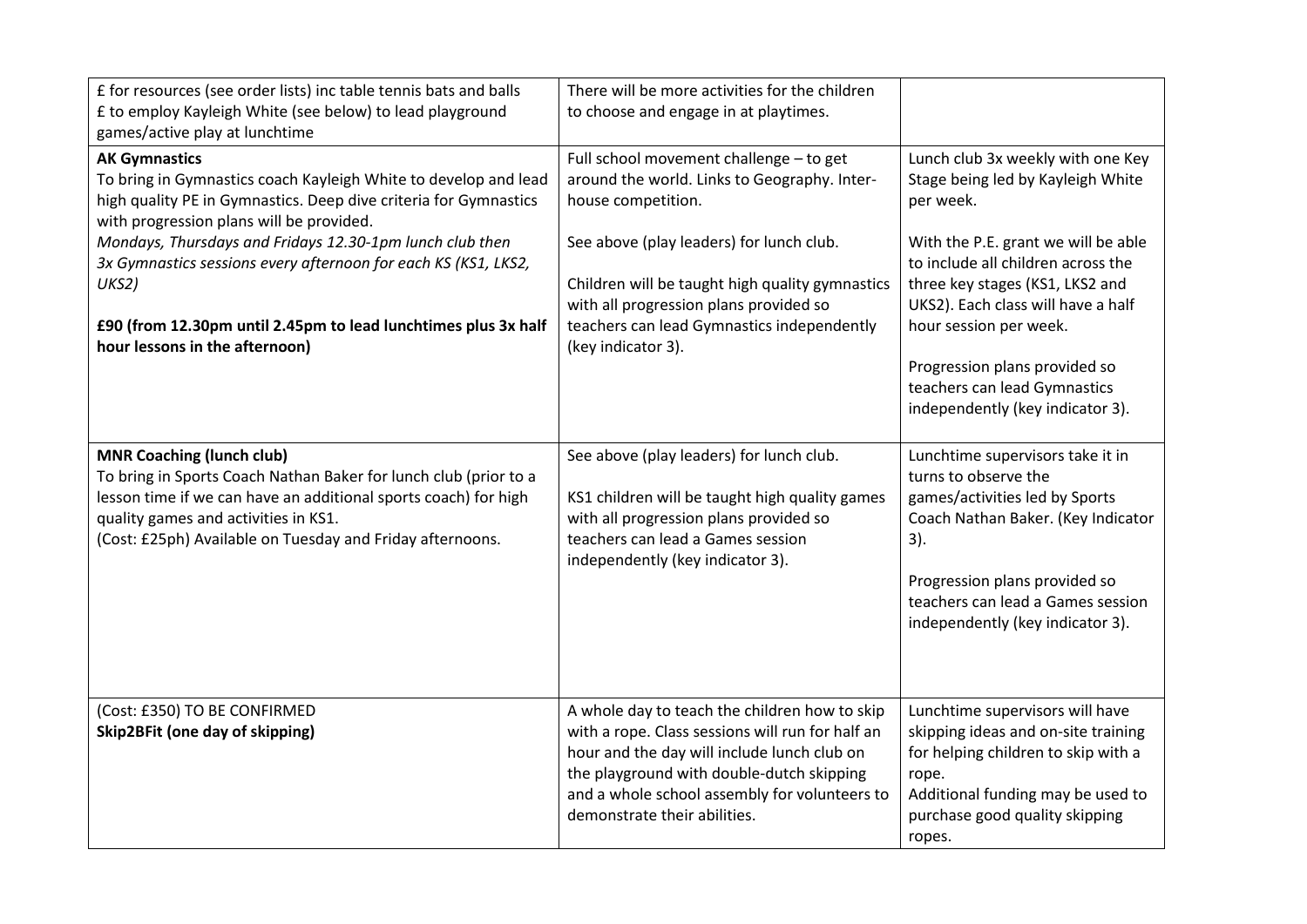## **Key Indicator 2**

*(the profile of P.E. and sport is raised across the school as a tool for whole-school improvement)*

| <b>Actions &amp; Funding</b>                                                                                                                                                                           | Impact                                                                                                                                                                                                                                                                                                                                                                                                                                                | <b>Sustainability</b>                                                                                                                                                                                                                       |
|--------------------------------------------------------------------------------------------------------------------------------------------------------------------------------------------------------|-------------------------------------------------------------------------------------------------------------------------------------------------------------------------------------------------------------------------------------------------------------------------------------------------------------------------------------------------------------------------------------------------------------------------------------------------------|---------------------------------------------------------------------------------------------------------------------------------------------------------------------------------------------------------------------------------------------|
| (Actions identified through self-review to improve the<br>quality of provision)                                                                                                                        | (Anticipated/actual effect on pupils<br>including measures/evidence)                                                                                                                                                                                                                                                                                                                                                                                  | (How will the improvements be<br>sustained)                                                                                                                                                                                                 |
| To invite sports personalities in to the school to talk to the<br>children about their passions<br>£0 if we ask the community/zoom calls with sporting parents                                         | Children will identify with success and aspire<br>to be a local sporting hero.<br>A questionnaire will go out asking for<br>parent/carer sporting enthusiasts to see who<br>would be willing to come in or lead a virtual<br>assembly.<br>Children will share their dance and gymnastics<br>routines confidently on zoom meetings/in<br>assemblies. Increased self-esteem and<br>confidence will have an impact on learning<br>across the curriculum. | Links to Henley Youth Festival,<br>Henley Tennis Club, Henley Rugby<br>Club, Henley Cricket Club, Henley<br>Golf Club, Henley Rowing Club<br>We have a large number of parents<br>who are willing to come in.                               |
| To timetable during achievement assemblies every other Friday,<br>a 'celebration' for sports and personal achievements<br>(improvement in daily mile, gymnastics competitions, swimming<br>badges etc) | Children will be aware of the importance of PE<br>and Sport and will be proud to share their<br>achievements (both school and home) with<br>the rest of the school.                                                                                                                                                                                                                                                                                   | No cost. Easy to sustain with<br>teachers reminding children to<br>bring in<br>certificates/photos/commendation<br>etc.                                                                                                                     |
| A noticeboard in the entrance/out on the playground<br>ME/Kevin to update the notice board and sign post events.                                                                                       | To raise the profile of PE and sport for all<br>visitors and parents/carers.<br>Notice boards will profile play leaders (photos<br>for children to see who to go to)                                                                                                                                                                                                                                                                                  | ME/Kevin to keep boards updated<br>every half term (6x per year). 1x<br>small noticeboard on the top<br>playground with play leaders on<br>display, 1x larger notice board for<br>parents to see future events on the<br>bottom playground. |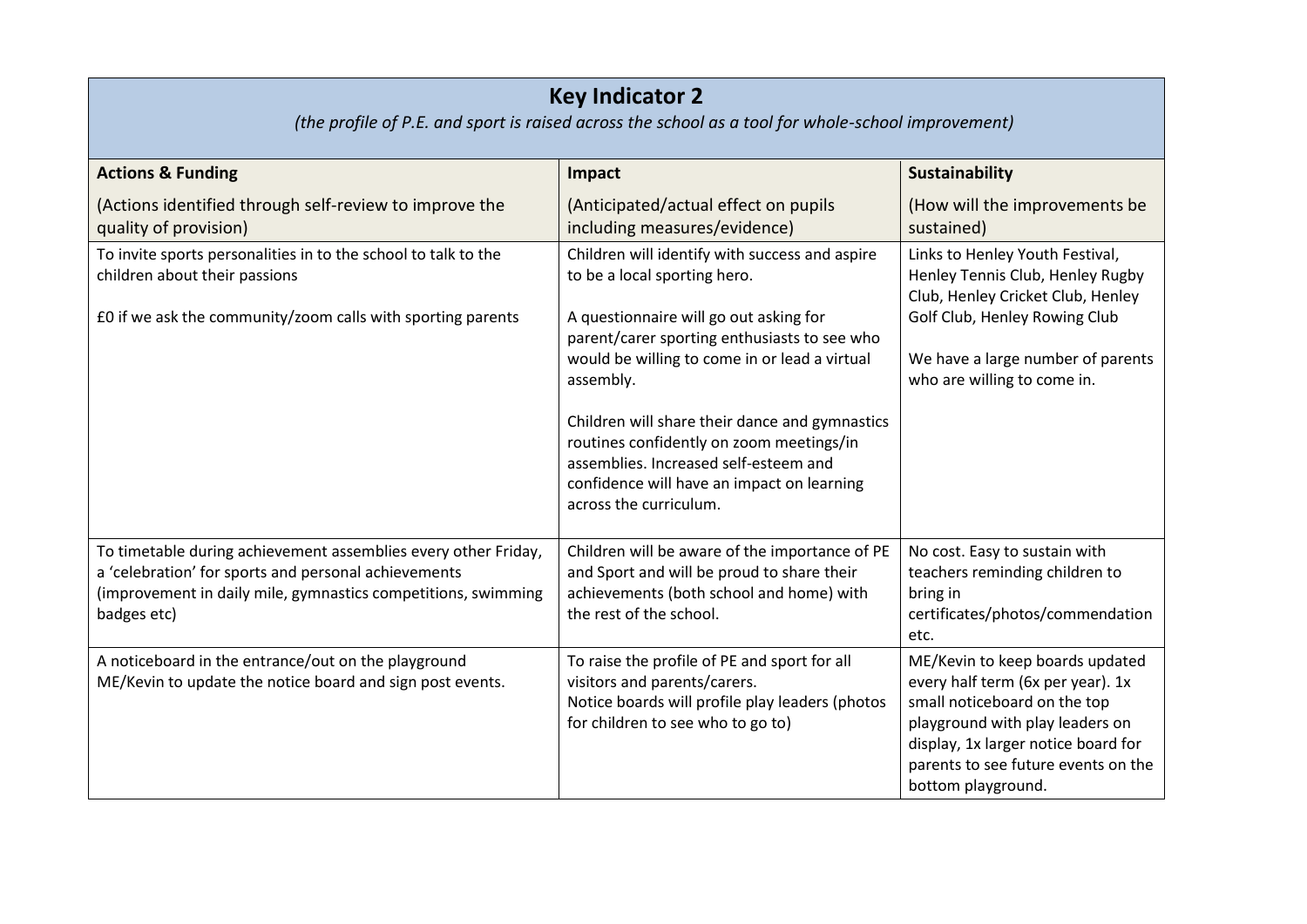| <b>Key Indicator 3</b><br>(increased confidence, knowledge and skills of all staff in teaching P.E. and sport)                                                                                                                                               |                                                                                                                                                                                                               |                                                                                                                                                                                                                                                                                                                                                                                                                                                                                                                                          |  |
|--------------------------------------------------------------------------------------------------------------------------------------------------------------------------------------------------------------------------------------------------------------|---------------------------------------------------------------------------------------------------------------------------------------------------------------------------------------------------------------|------------------------------------------------------------------------------------------------------------------------------------------------------------------------------------------------------------------------------------------------------------------------------------------------------------------------------------------------------------------------------------------------------------------------------------------------------------------------------------------------------------------------------------------|--|
| <b>Actions &amp; Funding</b>                                                                                                                                                                                                                                 | Impact                                                                                                                                                                                                        | Sustainability                                                                                                                                                                                                                                                                                                                                                                                                                                                                                                                           |  |
| (Actions identified through self-review to improve the<br>quality of provision)                                                                                                                                                                              | (Anticipated/actual effect on pupils<br>including measures/evidence)                                                                                                                                          | (How will the improvements be<br>sustained)                                                                                                                                                                                                                                                                                                                                                                                                                                                                                              |  |
| <b>MNR Coaching</b><br>To invite Sports Coach Nathan Baker in as a second sports<br>specialist to teach and demonstrate good fundamental and<br>locomotive skills with KS1 pupils and teachers.<br>(Cost: £25ph) Available on Tuesday and Friday afternoons. | NQTs to observe high quality PE lessons.<br>KS1 children will be taught high quality games<br>with all progression plans provided so<br>teachers can lead a Games session<br>independently (key indicator 3). | KS1 teachers will receive excellent<br>lesson plans which are<br>differentiated for those who need<br>to be challenged, those who are<br>able to take on the task and those<br>who need additional support.<br>Sports Coach Nathan Baker will be<br>assessing the children throughout<br>the year to ensure all children are<br>progressing and developing their<br>skills. Teachers will have access to<br>these assessments.<br>Progression plans provided so<br>teachers can lead a Games session<br>independently (key indicator 3). |  |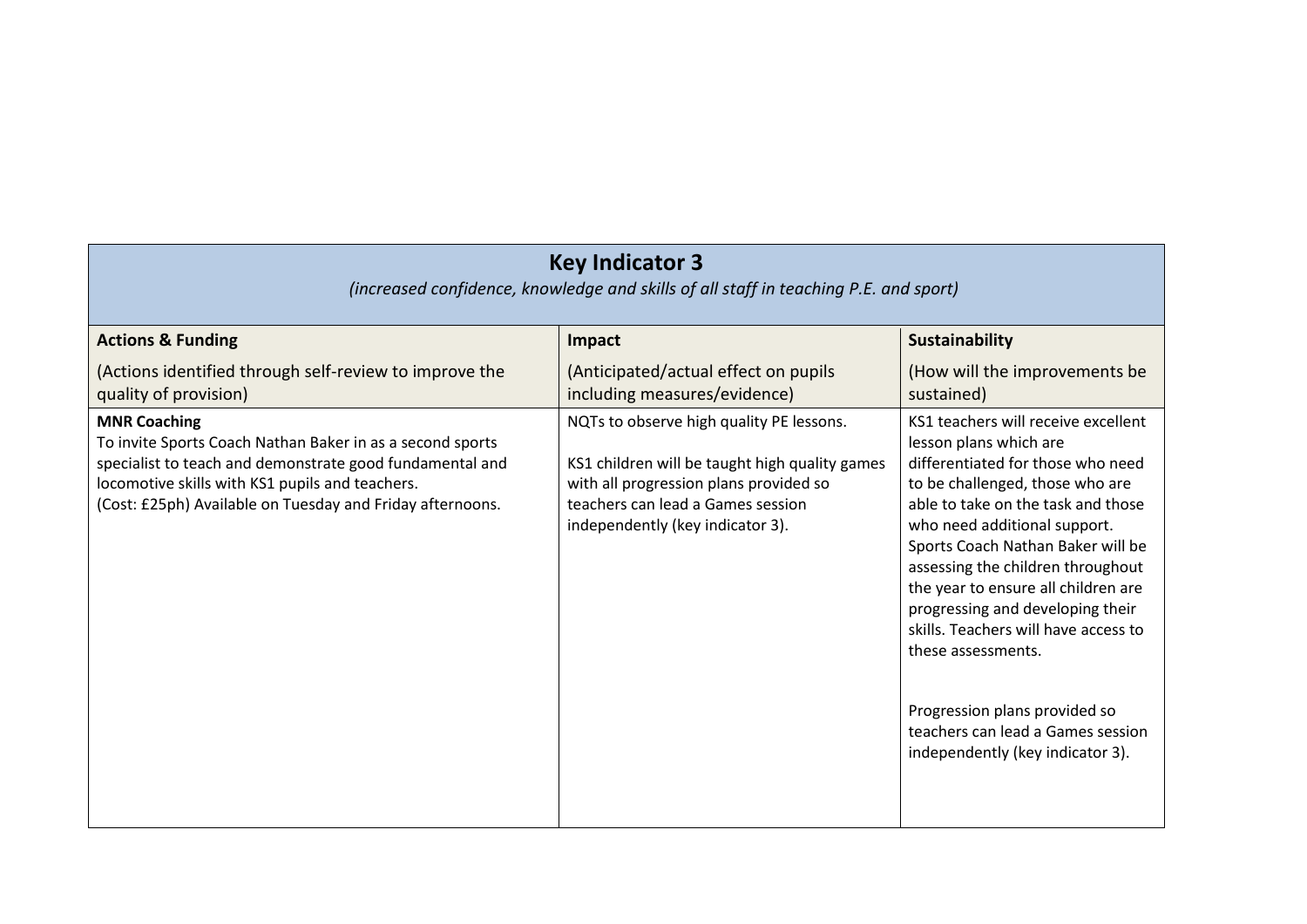| <b>AK Gymnastics</b><br>To bring in Gymnastics coach Kayleigh White to develop and lead<br>high quality PE in Gymnastics. Deep dive criteria for Gymnastics<br>with progression plans will be provided.<br>Mondays, Thursdays and Fridays 12.30-1pm lunch club then<br>3x Gymnastics sessions every afternoon for each KS (KS1, LKS2,<br>UKS2)<br>£90 (from 12.30pm until 2.45pm to lead lunchtimes plus 3x half<br>hour lessons in the afternoon) | NQTs to observe high quality PE lessons.<br>Children will be taught high quality gymnastics<br>with all progression plans provided so<br>teachers can lead Gymnastics independently<br>(key indicator 3).                                                  | Lunch club 3x weekly with one Key<br>Stage being led by Kayleigh per<br>week.<br>With the P.E. grant we will be able<br>to include all children across the<br>three key stages (KS1, LKS2 and<br>UKS2). Each class will have a half<br>hour session per week.<br>Progression plans provided so<br>teachers can lead Gymnastics<br>independently (key indicator 3). |
|----------------------------------------------------------------------------------------------------------------------------------------------------------------------------------------------------------------------------------------------------------------------------------------------------------------------------------------------------------------------------------------------------------------------------------------------------|------------------------------------------------------------------------------------------------------------------------------------------------------------------------------------------------------------------------------------------------------------|--------------------------------------------------------------------------------------------------------------------------------------------------------------------------------------------------------------------------------------------------------------------------------------------------------------------------------------------------------------------|
| To train additional staff (Natasha Lamblin) for Forest School<br>Does this come out of PE grant?? Healthy living?<br>£? For resources and staff deployment                                                                                                                                                                                                                                                                                         | Develop opportunities for outdoor learning<br>activities for all pupils at Trinity.<br>All children at trinity will be given the<br>opportunity to participate in Forest School. All<br>will therefore feel the benefits of regular<br>outdoor activities. | NL and RC trained and certified in<br>Forest School to sustainably teach<br>all children from EYFS-UKS2<br>inclusive.                                                                                                                                                                                                                                              |
| Swimming - children go swimming at Gillotts.                                                                                                                                                                                                                                                                                                                                                                                                       | Two members of staff, one from KS1 and one<br>from KS2 (Mrs Aiken already has this<br>qualification) will be qualified as swimming<br>instructors.<br>KS1 will use Trinity Training Pool.<br>KS2 will use Gillotts.                                        | Swimming lessons for all children<br>all year.<br>Parents may be asked to pay<br>contributions towards transport<br>costs to Gillotts.                                                                                                                                                                                                                             |
| (Cost: £575.00)<br><b>Bollywood Dance</b> day for whole school                                                                                                                                                                                                                                                                                                                                                                                     | Children have asked for dancing at Trinity.<br>Bollywood dancing helps develop<br>coordination, rhythm and imagination. Good<br>links to other non-core subjects (Geography,<br>PSHE).                                                                     | Teachers and teaching assistants<br>will gain ideas of how to teach a<br>different style of dance.<br>A lesson plan will be emailed to the<br>school.                                                                                                                                                                                                              |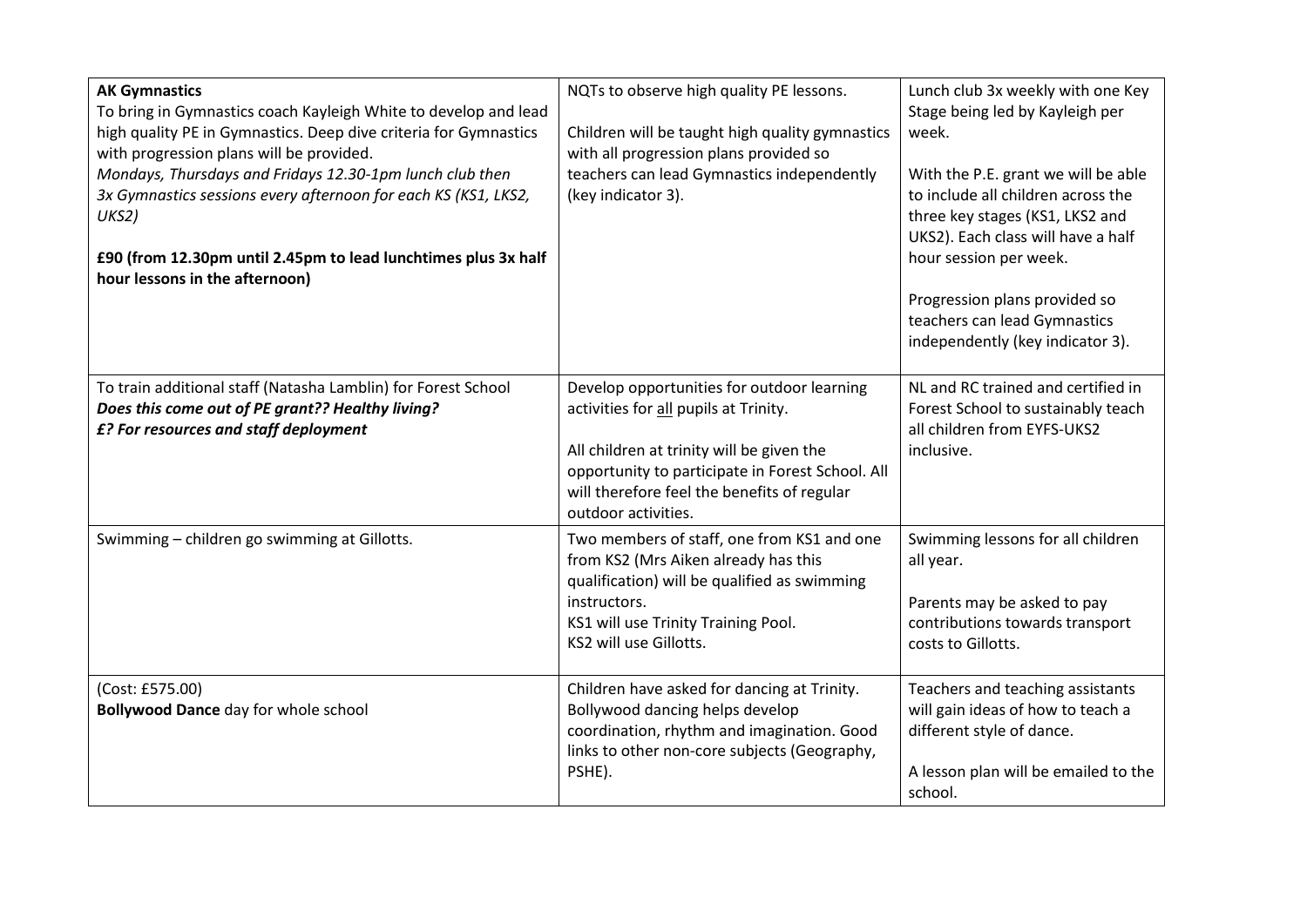| <b>Key Indicator 4</b><br>(broader experience of a range of sports and activities offered to all pupils)                                                                                                                                                                                                                     |                                                                                                                                                                                                                                                                                                                                                                                                                                                                                                                                      |                                                                                                                                                                                                                                                                                                                                                                                        |  |
|------------------------------------------------------------------------------------------------------------------------------------------------------------------------------------------------------------------------------------------------------------------------------------------------------------------------------|--------------------------------------------------------------------------------------------------------------------------------------------------------------------------------------------------------------------------------------------------------------------------------------------------------------------------------------------------------------------------------------------------------------------------------------------------------------------------------------------------------------------------------------|----------------------------------------------------------------------------------------------------------------------------------------------------------------------------------------------------------------------------------------------------------------------------------------------------------------------------------------------------------------------------------------|--|
| <b>Actions &amp; Funding</b>                                                                                                                                                                                                                                                                                                 | Impact                                                                                                                                                                                                                                                                                                                                                                                                                                                                                                                               | <b>Sustainability</b>                                                                                                                                                                                                                                                                                                                                                                  |  |
| (Actions identified through self-review to improve the<br>quality of provision)                                                                                                                                                                                                                                              | (Anticipated/actual effect on pupils<br>including measures/evidence)                                                                                                                                                                                                                                                                                                                                                                                                                                                                 | (How will the improvements be<br>sustained)                                                                                                                                                                                                                                                                                                                                            |  |
| To continue to offer a wide range of activities within and outside<br>the curriculum in order to have more pupils involved.<br>Many clubs offer two free places for pupil premium children.                                                                                                                                  | Parents/Carers pay for Kevin Jones' after<br>school activities; Netball, Football and Hockey<br>(Mondays, Tuesdays and Thursdays) Ask Kevin<br>Jones to offer TWO Free spaces for Pupil<br>Premium children.<br>Parents/Carers pay for after school activities;<br>External coaches run clubs in a wide range of<br>sports activities at the end of the school day.<br>Ask them to offer TWO Free spaces for Pupil<br>Premium children.<br>Parents/Carers pay for Summer Camps which<br>take place during the school holiday periods | With TWO free Pupil Premium<br>spaces offered per club, pupils who<br>would not usually be able to pay<br>for such clubs, will be able to. A<br>Pupil Premium child should be<br>offered up to TWO clubs per<br>academic year, this would include<br>school swimming lessons (school<br>pays rather than parents).                                                                     |  |
|                                                                                                                                                                                                                                                                                                                              | throughout the year. Ask them to offer TWO<br>Free spaces for Pupil Premium children.                                                                                                                                                                                                                                                                                                                                                                                                                                                |                                                                                                                                                                                                                                                                                                                                                                                        |  |
| <b>PSHE and well-being</b><br>Sarah Williams has brought in the scheme 'Jigsaw' £0 from PE<br>grant<br>Sharron Harrison, School Counsellor £0 from PE grant<br>Colour zone training through Holly C £0 from PE grant<br>£50 To buy additional PE kits as spare for children who don't<br>have a kit (Pupil Premium children) | Emphasis on teaching health and well-being<br>during PSHE lessons means mental well-being<br>for all pupils.<br>Children understand that eating well for<br>physical activity has many benefits.<br>Children know they are responsible for their<br>own well-being (drinking plenty of water,<br>exercising every day, breathing techniques for<br>emotional control)                                                                                                                                                                | With three spare kits per phase,<br>ranging in sizes, anyone who<br>forgets their kit will still be able to<br>participate in P.E. lessons. Parents<br>will be asked to donate trainers or<br>plimsoles when they no longer fir<br>their child(ren). Spare kits will be<br>kept in the phase leader cupboard.<br>If we have many trainers/plimsoles<br>donated, we could keep a box of |  |
|                                                                                                                                                                                                                                                                                                                              |                                                                                                                                                                                                                                                                                                                                                                                                                                                                                                                                      | spare footwear in the hall, paired<br>up with an elastic band.                                                                                                                                                                                                                                                                                                                         |  |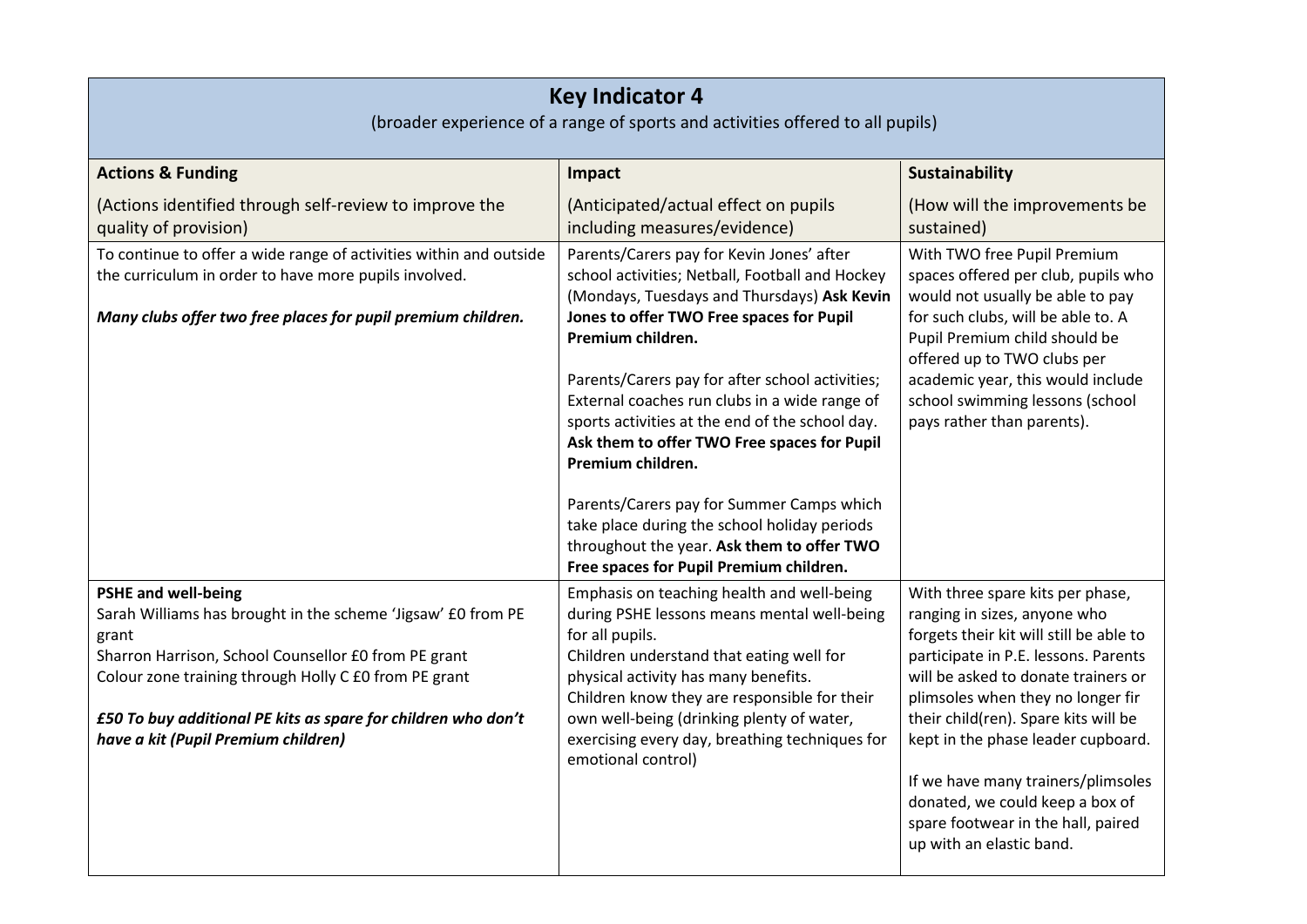| <b>KS2 Canoeing/Dragon Boat Racing</b><br>£ TBC | A fun morning/afternoon to celebrate the end<br>of an academic year. This develops<br>independence, confidence and teamwork.<br>Children are exposed to water safety (linked<br>to swimming objectives in P.E.) and risk-taking<br>in a controlled environment in conjunction<br>with the Local Authority off-site activities<br>coordinators.                | Teachers will continue to work<br>with the Local Authority off-site<br>activities coordinators to provide<br>age related activities.<br>Children will have a good<br>understanding of water safety in<br>the future. It is likely their next<br>school will have a swimming pool. |
|-------------------------------------------------|---------------------------------------------------------------------------------------------------------------------------------------------------------------------------------------------------------------------------------------------------------------------------------------------------------------------------------------------------------------|-----------------------------------------------------------------------------------------------------------------------------------------------------------------------------------------------------------------------------------------------------------------------------------|
| <b>KS1 Activity Day</b><br>£500                 | A fun day to celebrate the end of an academic<br>year for KS1/during Sports Fortnight. This<br>develops team building and builds confidence.<br>It also links well to using our senses in science<br>(blind trail).<br>Children participate in different activities and<br>exercises, incorporating skills, such as<br>balancing, coordination and endurance. | Teachers will receive a day plan for<br>all activities which can be taught as<br>one-off lessons to help develop<br>teamwork, confidence, balance<br>and coordination.                                                                                                            |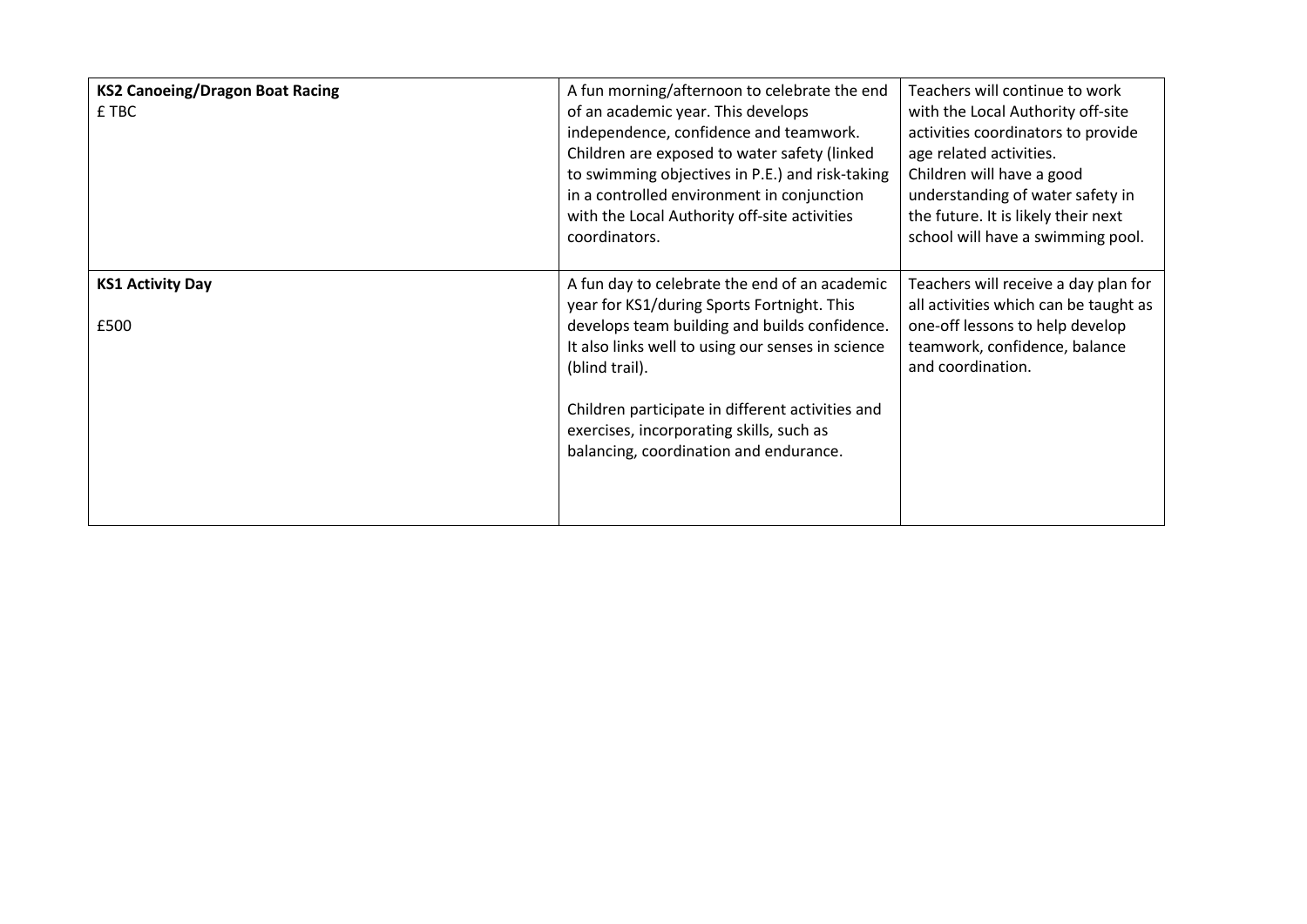| <b>Key Indicator 5</b><br>(increased participation in competitive sport)                                                                                                                                                                                                                                                                                                                                                                                                                                 |                                                                                                                                                                                                                                                                                                                                                                                                                                          |                                                                                                                                                                                                                                                                                                     |  |
|----------------------------------------------------------------------------------------------------------------------------------------------------------------------------------------------------------------------------------------------------------------------------------------------------------------------------------------------------------------------------------------------------------------------------------------------------------------------------------------------------------|------------------------------------------------------------------------------------------------------------------------------------------------------------------------------------------------------------------------------------------------------------------------------------------------------------------------------------------------------------------------------------------------------------------------------------------|-----------------------------------------------------------------------------------------------------------------------------------------------------------------------------------------------------------------------------------------------------------------------------------------------------|--|
| <b>Actions &amp; Funding</b>                                                                                                                                                                                                                                                                                                                                                                                                                                                                             | Impact                                                                                                                                                                                                                                                                                                                                                                                                                                   | <b>Sustainability</b>                                                                                                                                                                                                                                                                               |  |
| (Actions identified through self-review to improve the<br>quality of provision)                                                                                                                                                                                                                                                                                                                                                                                                                          | (Anticipated/actual effect on pupils<br>including measures/evidence)                                                                                                                                                                                                                                                                                                                                                                     | (How will the improvements be<br>sustained)                                                                                                                                                                                                                                                         |  |
| <b>Inter-House competitions</b><br>To work in partnership with our local primary schools to develop<br>a cycle of competitive events.<br>Kevin Jones could have time to organise these if Nathan Baker<br>and Kayleigh White are bought in. He could have an afternoon<br>off from teaching per week to get details organised and<br>approved by ME. These would include participation in inter-<br>school cross country, inter school netball championships, inter<br>House competitions across phases. | Sports Coach Kevin Jones to organise more<br>opportunities between schools so we increase<br>our participation within inter-school<br>competition and events.<br>-regional cross country events.<br>-fundraising events (swimarathon)<br>Children will feel a sense of belonging and<br>pride when participating in inter-house<br>competitions and sports days.<br>House competitions could be celebrated in<br>Achievement assemblies. | Every other Friday in Achievement<br>assemblies we will celebrate our<br>children's achievements in<br>sports/other. This is easy to sustain<br>whether it is in live assemblies or<br>via Teams/Zoom meetings.                                                                                     |  |
| To engage Henley Cricket and Henley Rugby clubs to support<br>children's wider experience of sport.<br>Sports coaches to come in and teach prior to a competition<br>outside Trinity (competing against other schools) - these can be<br>arranged when we have the possible diary dates for the<br>academic year.<br>£0? See above.                                                                                                                                                                      | As above.<br>Two free spaces given to Pupil Premium<br>children. TBC.<br>Transport may be arranged through the P.E.<br>grant if necessary.                                                                                                                                                                                                                                                                                               | Kevin Jones/ME would be asked to<br>attend as a Trinity representative<br>and support.<br>This would be easy to sustain as<br>long as competitions run. If during<br>Lockdown there are fewer or no<br>events running, we will organize<br>more inter-House competitions on<br>the school premises. |  |
| To continue to develop parental involvement/engagement and<br>pupil participation of sports day<br>£0? See above.                                                                                                                                                                                                                                                                                                                                                                                        | Notice boards on the playground will<br>announce the arrangements for Sports Day<br>with plenty of notice. Children will be asked<br>what they would like to compete in.<br>Children will feel pride in their House and will<br>enjoy sitting with fellow Team mates.                                                                                                                                                                    | Sports day happens every year and<br>to no additional cost to Trinity.                                                                                                                                                                                                                              |  |
| Transport to inter-school events/competitions<br>(Cost £1000 approx.) TBC                                                                                                                                                                                                                                                                                                                                                                                                                                | A coach is required to travel locally to venues<br>in or near Henley. Transport is essential for                                                                                                                                                                                                                                                                                                                                         | As long as we put aside approx<br>£1000 we should be able to                                                                                                                                                                                                                                        |  |